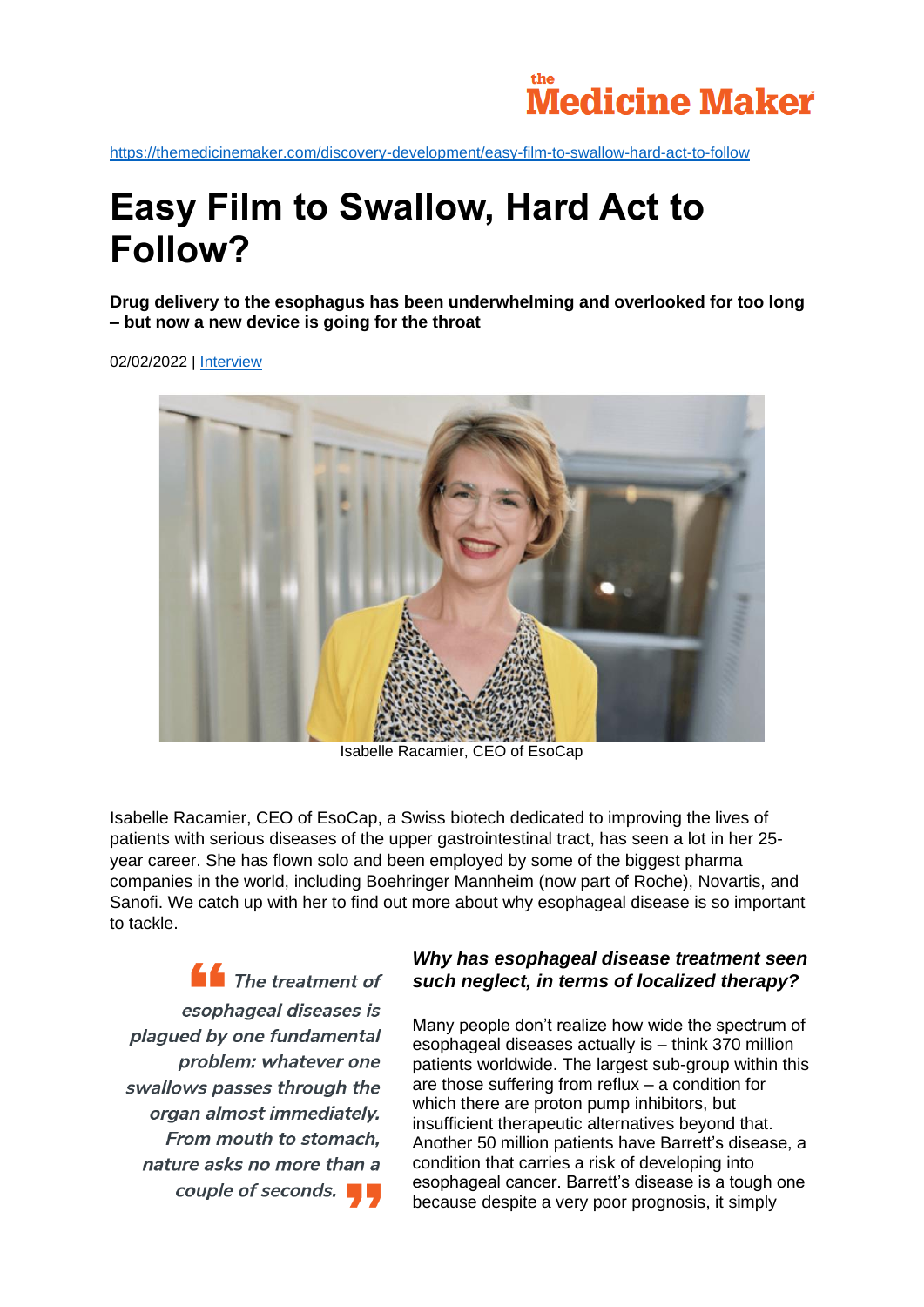does not garner the same level of attention as cancers of other organs. And then there is eosinophilic esophagitis, the disease that EsoCap has set out to tackle first. Eosinophilic esophagitis, is a rare, chronic, immune-mediated esophageal disease. The symptoms include swallowing disorders, vomiting, and food impactions.

The treatment of esophageal diseases is plagued by one fundamental problem: whatever one swallows passes through the organ almost immediately. From mouth to stomach, nature asks no more than a couple of seconds. Even viscous syrups and orally dispersible tablets fare poorly, scoring a maximum of 45 seconds of exposure at the desired point of delivery – the esophageal mucosa. The only extant workarounds are invasive methods like endoscopic cross-section or ablation, and these are far from ideal.

In fact, there is currently only one approved medication for eosinophilic esophagitis – a tablet – and it is approved only in Europe and in Canada. There are no other therapeutic alternatives. That's why we are trying to change things.

### *What is EsoCap working on?*

Our treatment approach began in the mind of Werner Weitschies, a professor at the University of Greifswald, Germany. Back in 2017, he pitched a concept to the future president of our board, Werner Tschollar – and the two Werners joined forces to create EsoCap.

Essentially, our technology is a piece of mucoadhesive film – loaded with APIs to treat the target disease – that is rolled up tight and contained within a capsule (alongside a weight that ensures quick swallowing). The capsule is placed into a specifically designed mouthpiece (a special drinking cup) and attached by an API-free "retainer" (think string) that triggers the mechanism. As the capsule descends, the film unrolls and sticks to the patient's esophageal mucosa. To make Werner's ambitious dream a reality, each component had to be developed, tested, and adjusted to work harmoniously with each other. That work was completed in 2019.

We conducted our first feasibility study that same year, with 12 healthy volunteers swallowing a test capsule six times each – all monitored with magnetic resonance imaging. These 72 images showed us that our drug delivery film consistently rolls out and onto the esophagus properly, where it remains visible for over 15 minutes (1, 2). The results were a huge milestone for us, but the study also signaled a quantum leap for drug delivery in this part of the body. It is important to remember that we were aiming to beat the 2 seconds of drug exposure provided by conventional tablets or syrups, and the 45 seconds offered by orodispersible tablets. Our delivery platform has been proven to manage a far superior 900 seconds, and with refinement I believe we can manage even longer than that.

In terms of our most current work, earlier this month we signed an exclusive licensing agreement with Upadia, a company that designed specific antibodies for the treatment of Barrett's disease esophagus and was founded by Sheila Krishnadath, a gastroenterologist and Principal Investigator at Antwerp University Hospital. We plan to combine EsoCap's technology with Upadia's antibodies to advance this promising treatment approach into clinical development.

### *How far through the drug approval process are you?*

By 2019, we had determined that our first indication would be eosinophilic esophagitis. We obtained an accelerative orphan drug designation from the FDA, and in 2020 began preparing to launch the first clinical trial. We also submitted dossiers that were accepted by the authorities in four countries: Spain, Germany, Switzerland, and the Netherlands. We are